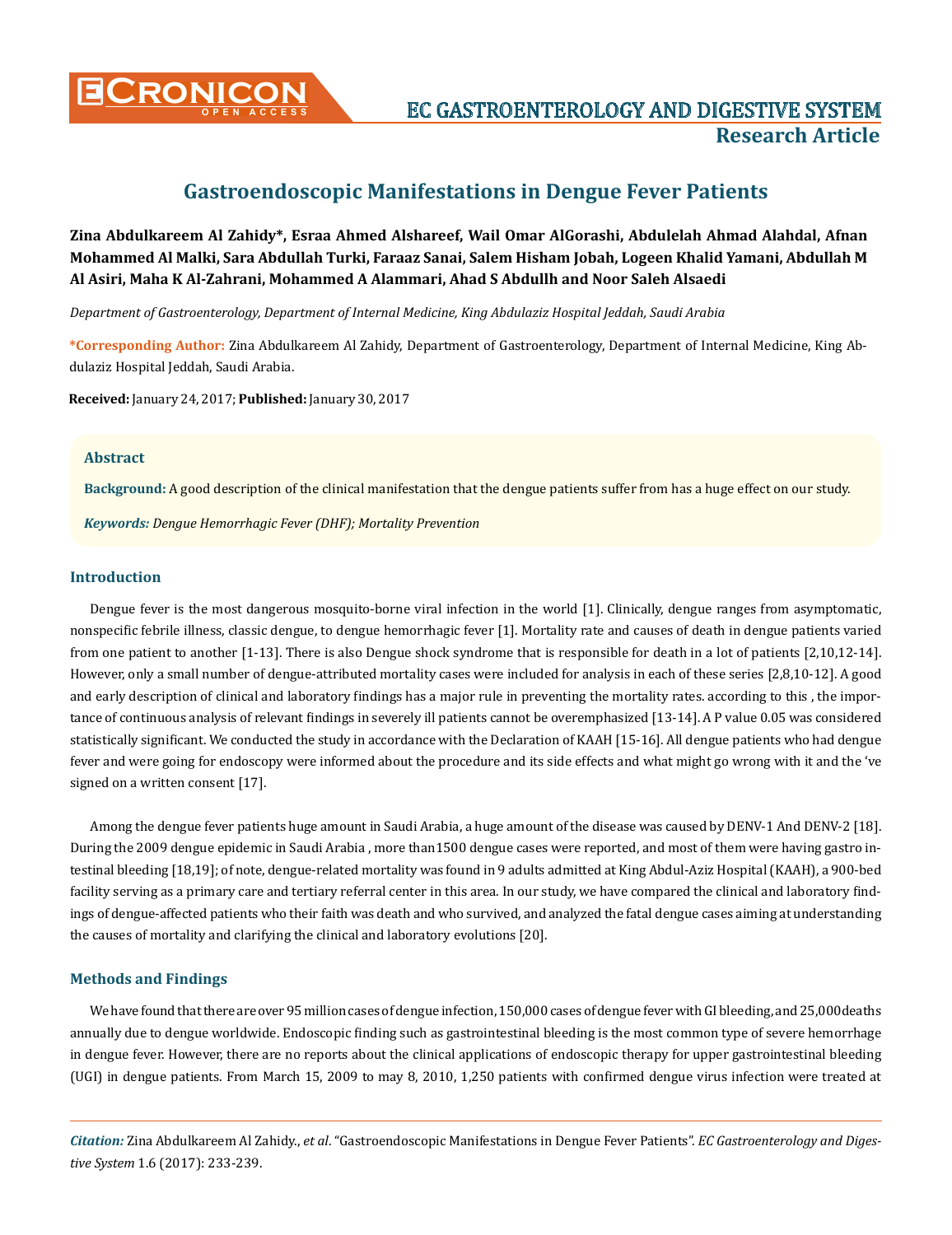$234$ 

King Abdul-Aziz Hospital, Jeddah, Saudi Arabia. Among those experienced early altered consciousness, massive GI bleeding alone/with uremia/with E. faecalis bacteremia, higher proportion of bandemia from initial (arrival) laboratory data in fatal patients as compared to controls, and higher proportion of pre-fatal leukocytosis and lower pre-fatal platelet count as compared to initial laboratory data of fatal patients were found. Among the 800 dengue patients, (6.2%) had complications of UGI bleeding during hospitalization. The endoscopic findings included hemorrhagic (and/or erosive) gastritis in 33% of the patients, gastric ulcer in 29.5%, duodenal ulcer in 16.5%, and esophageal ulcer in 2.3%. Of the 73 patients with peptic ulcer, 33 (34.3%) met the endoscopic criteria (recent hemorrhage) for endoscopic homeostasis therapy. Among these 33 patients with recurrent hemorrhage, endoscopic injection therapy was conducted in 15 patients (group A). The other 27patients (group B) did not receive endoscopic therapy. There were no significant differences between groups A and B in duration of hospital stay and amounts of transfused platelet concentrate after endoscopy.

#### **Results**

Seventy-five (6.2%) of 1,050 patients had major complications of gastric intestinal bleeding during the disease period. Thirty of these patients were male and 27 were females. (14.4%) of the 72 patients had a history of gastritis. None of the patients with gastritis had used nonsteroidal anti-inflammatory drugs, aspirin, or steroids before or during hospitalization. Most of the patients come with fever in 56 cases (72.4%), bleeding per rectum in 45 (51.2%), hematemesis in 15(8.2%), and abdominal pain in 11 (11.3%). The gastro intestinal bleeding occur just after the fever by 3 - 4 days and it lasts with a duration of one week. According tom the bleeding 26 (25.2%) of patients start to develop thrombocytopenia, and decrease in hemoglobin in 33 (34.5%). Prolonged prothrombin time and activated partial thromboplastin time were observed in 4 (5.4%) of 57 and 43 (50.1%) of 47 patients, respectively. The mean ± SD amounts of blood components transfused were  $16.3 \pm 10.2$ units of platelet concentrate,  $1.2 \pm 2.7$  units of packed red blood cells (PRBCs), and  $1.1 \pm 2.1$  units of fresh frozen plasma (FFP). Endoscopic findings and their rate of incidence are shown on Table 1. Upper GI bleeding was the most common finding among these patients (51.2%), fol-lowed by gastritis (49.7%), duodenal ulcer (22.3%), and esophageal ulcer (2.1%) (Table 2).

| Demographic Ch.Ch                                                           |    |  |
|-----------------------------------------------------------------------------|----|--|
| Major of gastric intestinal bleeding complications $\simeq$ total 75 (6.2%) |    |  |
| Male                                                                        |    |  |
| female                                                                      | つワ |  |

| <b>Presenting History</b>  |    |            |  |
|----------------------------|----|------------|--|
| Gastritis                  |    | $(14.4\%)$ |  |
| Fever                      | 56 | $(72.4\%)$ |  |
| <b>Bleeding Per Rectum</b> | 45 | $(51.2\%)$ |  |
| Hematemesis                | 15 | $(8.2\%)$  |  |
| Abdominal Pain             | 11 | $(11.3\%)$ |  |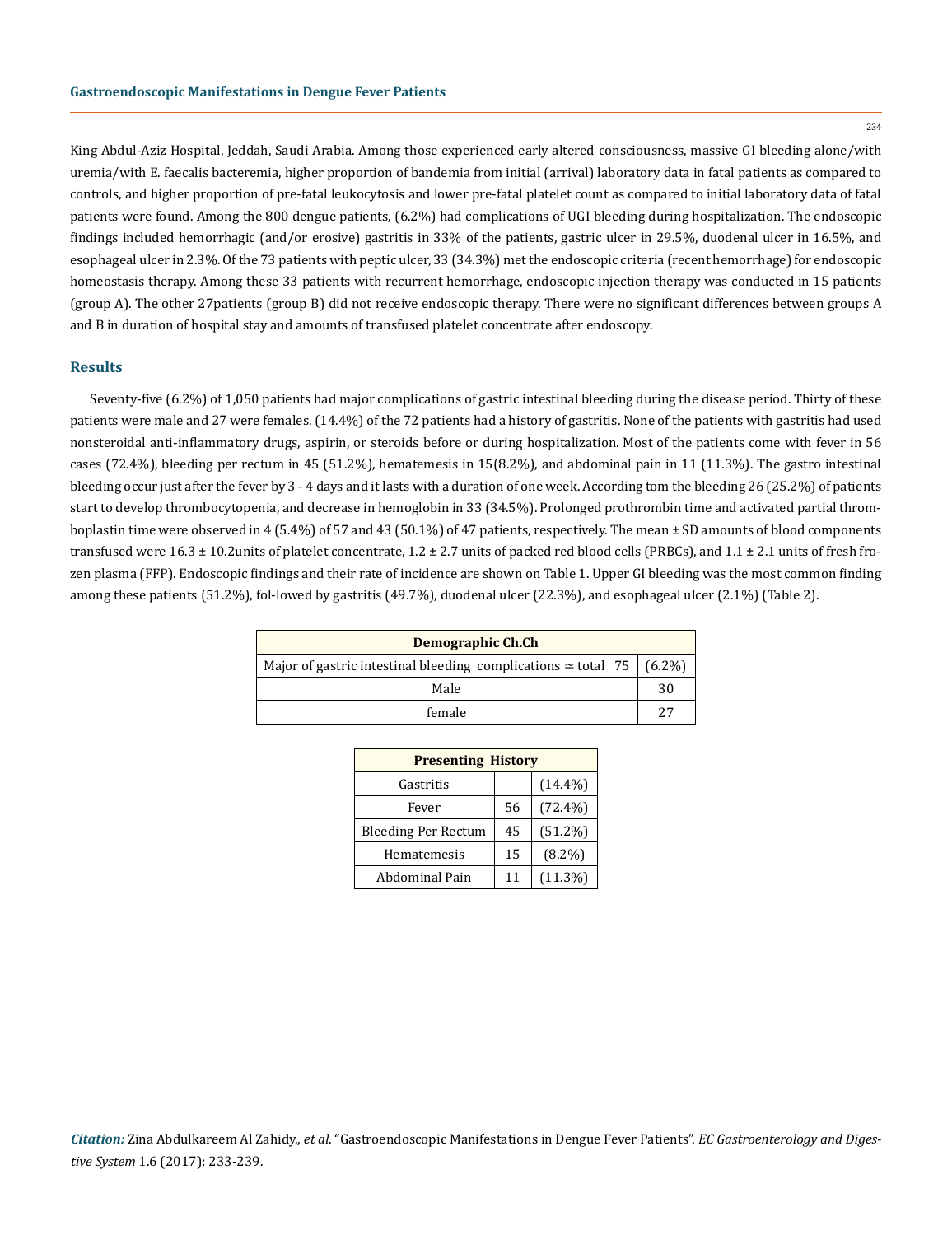

Among the 52 patients with gastritis, 35 (45.3%) had endoscopic findings that has confirmed the fact of hemorrhage, and that is a major n indication for the need for endoscopic hemostasis therapy (Table 3). The differences between the clinical finding and the transfusion need between the gastritis patients with hemorrhage and non-hemorrhagic patients are shown in Table 4. There were no significant differences in age, sex, lowest platelet count, PT, APTT, duration of hospital stay, rebleeding rate, mortality rate, and amounts of transfused platelet concentrate between patients having gastritis with and without recent hemorrhage. But, there was a noticeable difference in transfusion requirements of PRBCs and FFP. Gastritis patients with recent hemorrhage required more trans-fusions with PRBCs and FFP for management of UGI bleeding than those without recent hemorrhage. Among the 35 patients with gastritis and recent hemorrhage, endoscopic injection therapy with 6 - 10 mL of epinephrine diluted 1:10,000 was given to 9 patients (group A), whereas the other patients (group B) did not receive endoscopic therapy due to the awareness of the doctors of an underlying bleeding tendency or intolerance and poor compliance of the patients. After the endoscopic procedure, medical treatment with intravenous PPI had been used in all 35 patients until the bleeding stopped, and an oral PPI was then prescribed. Comparing between the clinical findings and transfusion requirements between groups A and B is shown in Table 5. There were no significant differences in age, sex, lowest plate-let count, PT, and APTT between groups A and B. The average duration of hospital stay after endoscopy was 5.4 days in group A and 3 days in group B, by Mann-Whitney U test). The hemorrhage rate was 4.3% (1 of 10) in group A and 1% (0 of 16) in group B, by Fisher's exact test). We found a significant differences in transfusion requirements of PRBCs and FFP (by Mann-Whitney U test) after the procedure of endoscopy in groups A and group B, there was no significant difference in transfusion requirements of platelet concentrate after endoscopy. After endoscopy, patients in group A required more transfusions with PRBCs and FFP than patients in group B. there was no surgical intervention to stop UGI bleeding. In general, the overall mortality rate was 1.2%. There was no significant difference in mortality rate between groups A and B.

| <b>Coagulation profile</b>            |    |            |  |
|---------------------------------------|----|------------|--|
| Thrombocytopenia                      | 26 | $(25.2\%)$ |  |
| Decrease in hemoglobin                | 33 | $(34.5\%)$ |  |
| Prolonged prothrombin time            |    | $(5.4\%)$  |  |
| Activated partial thromboplastin time | 43 | $(50.1\%)$ |  |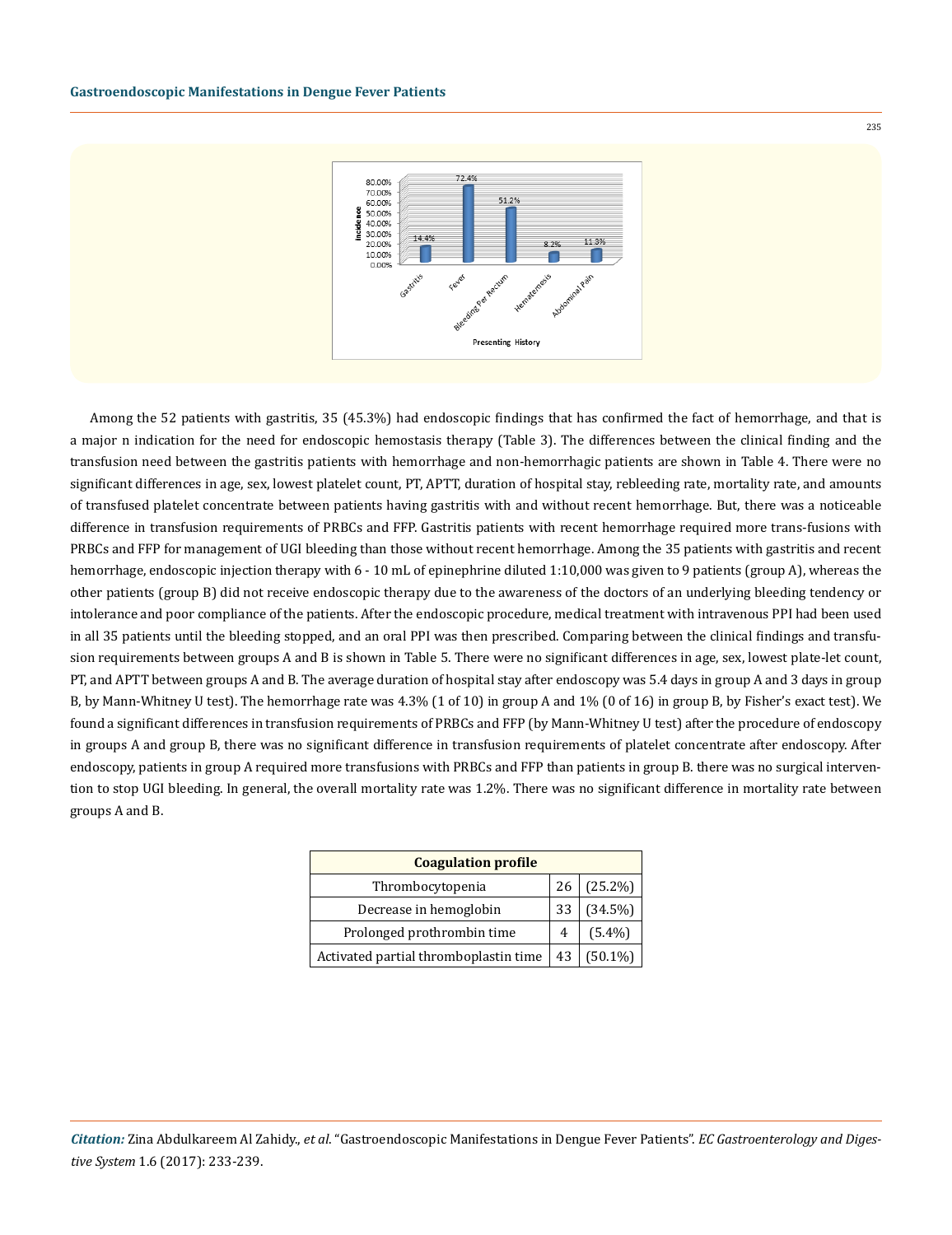

| Amounts of blood components transfusion |                       |  |
|-----------------------------------------|-----------------------|--|
| Platelet concentrate                    | $16.3 \pm 10.2$ units |  |
| Packed red blood cells (PRBCs)          | $1.2 \pm 2.7$ units   |  |
| Fresh frozen plasma (FFP)               | $1.1 + 2.1$ units     |  |

| Rate and incidence of Endoscopic findings |            |  |
|-------------------------------------------|------------|--|
| Upper GI bleeding                         | $(51.2\%)$ |  |
| Gastritis                                 | $(49.7\%)$ |  |
| Duodenal ulcer                            | $(22.3\%)$ |  |
| Esophageal ulcer                          | $(2.1\%)$  |  |



| Indication for the need for<br>endoscopic hemostasis therapy |    |            |
|--------------------------------------------------------------|----|------------|
| Gastritis                                                    | 52 |            |
| Hemorrhage                                                   | 35 | $(45.3\%)$ |

*Citation:* Zina Abdulkareem Al Zahidy., *et al*. "Gastroendoscopic Manifestations in Dengue Fever Patients". *EC Gastroenterology and Digestive System* 1.6 (2017): 233-239.

236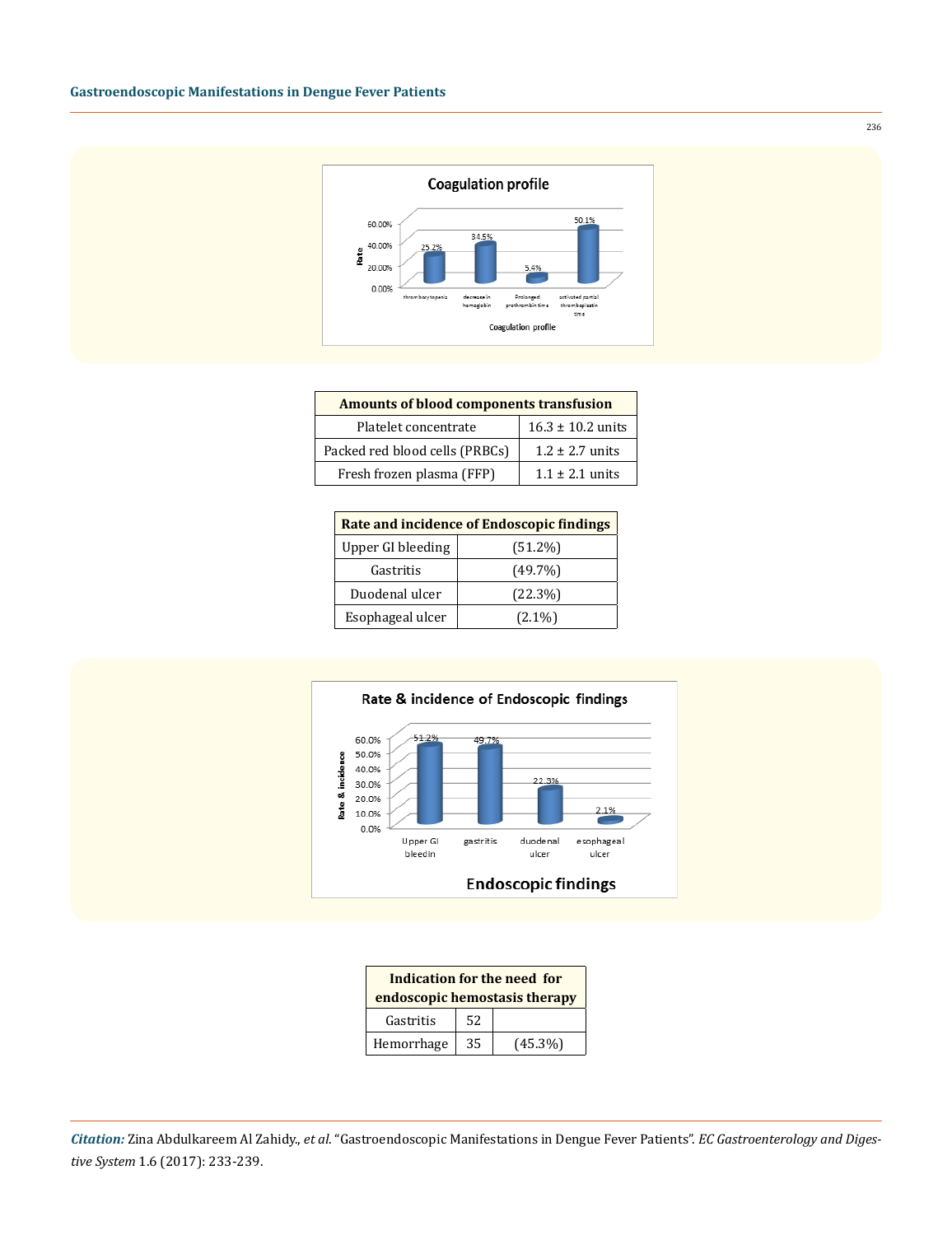| The hemorrhage rate by Fisher's |           |       |  |
|---------------------------------|-----------|-------|--|
| exact test                      |           |       |  |
| Group A                         | (1 of 10) | 4.3%  |  |
| Group B                         | (0 of 16) | $1\%$ |  |

## **Conclusions**

Our study has discovered that there are a huge amount of patients who have severe dengue sufferings from gastro intestinal bleeding, and decrease in blood test or any abnormality in it may be warning signs of severe dengue. Doctors should be aware of the possibility of development of severe GI bleeding, especially in patients with altered consciousness, and decrease in platelet count, prolonged PT and/or leukocytosis. Prophylactic antibiotic(s) should be used for patients at risk for bacteremia until it is proven otherwise, especially in those with obvious signs and symptoms.

### **Discussion**

Gastro intestinal bleeding one of the major problems in dengue fever patients, and it can lead to worsening of the disease and increase mortality rates [1-2]. The hemorrhagic period appears during the third to fifth day of the illness, after the onset of fever. The hemorrhage include different sites of the body include vasculopathy, platelet deficiency and dysfunction, and blood coagulation defects. The most common manifestations of bleeding are epistaxis, skin hemorrhages, and upper GI bleeding [3]. The reported number of upper GI bleeding in dengue patients ranges from 3% to 24% [3-5]. Most of it occurs on the fourth day after the onset of fever [4-6]. The most severe decrease in platelets was found on days 3 - 4 after the onset of fever .In addition, almost all of the dengue patients recovered after 7 - 15 days [7]. Our study has showed that UGI bleeding developed in 6.3% of the 1,050 patients and occurred a median of 4 - 3 days after the onset of fever, with a median duration of hospital stay of 7 days [7-8]. During this period of thrombocytopenia, blood transfusion therapy with platelet concentrate, PRBCs, and FFP became the mainstay of treatment to correct the bleeding tendency, anemia, coagulopathy, and hypovolemic shock [8]. The reports that has been done to evaluate the endoscopy findings of the disease has showed that dengue fever patients with UGI bleeding, hemorrhagic gastritis was the most common in a percent of (20.7–45.3%) [9,10]. In this study, upper GI bleeding was on of the most common finding in these patients (51.2%), followed by gastric ulcer (49.7%), duodenal ulcer (22.3%), and esophageal ulcer (2.1%). Also we have found that there were no differences in lowest platelet count, PT, and APTT between dengue patients having gastritis with and without recent bleeding attacks [11]. In our study we have conclude that there were no differences in recurrence of bleeding and mortality rate between dengue patients with gastritis with bleeding and without recent bleeding [12]. However, more transfusions of PRBCs and FFP were required with the presence of recent hemorrhage in bleeding gastritis. However, bleeding gastritis can be treated effectively with the standard endoscopic therapies including injection therapy, coagulation therapy, and mechanical therapy [13,14].

A lot of patients has recorded bleeding from the injection sires of the coagulation injection therapy. For this reason a lot of patients require more transfusions of PRBCs and FFP after the dengue patients received endoscopic injection therapy [15]. According to that, blood transfusion therapy with platelet concentrate, PRBCs, and FFP to correct the bleeding tendency, anemia, coagulopathy, and hypovolemia is still the mainstay of treatment of UGI bleeding in dengue patients [16,17]. Patients having gastritis with recent bleeding require more transfusions with PRBCs and FFP for management of UGI bleeding than patients who without recent bleeding attacks [18]. We have also came to the conclusion that if patients with gastritis had recent bleeding attacks will gain no benefit from endoscopic procedure, endoscopic injection therapy as an adjuvant treatment of hemostasis in dengue patients with gastro intestinal hemorrhage [19,20].

#### **Acknowledgment**

The authors would like to thank the respondents who participated in this research at each site and took time to share their experiences and opinions with members of the research team. We would also like to express our gratitude to King Abdul-Aziz Hospital, Jeddah, Saudi Arabia.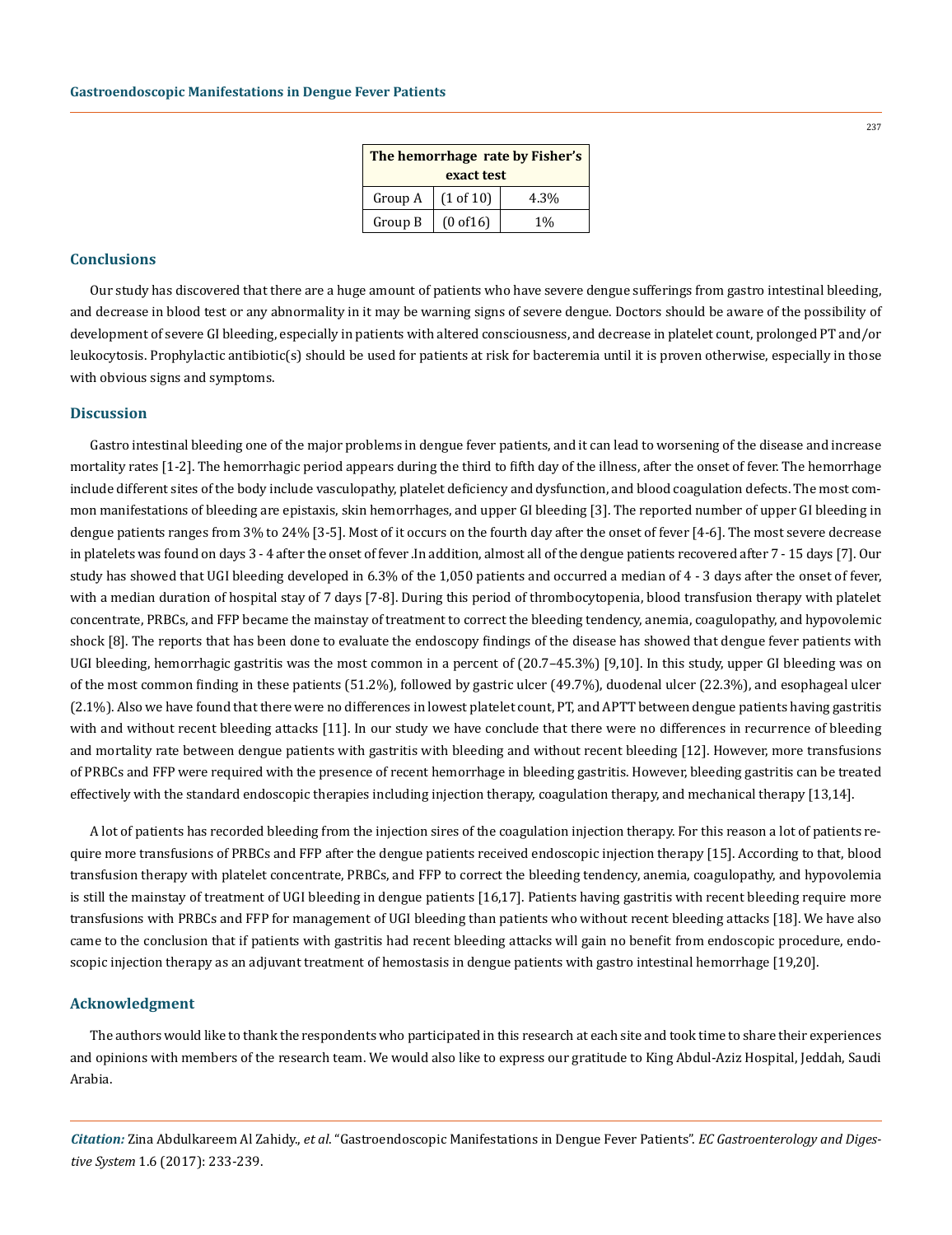## **Bibliography**

- 1. [Guzman MG and Kouri G. "Dengue: an update".](https://www.ncbi.nlm.nih.gov/pubmed/11892494) *Lancet Infectious Diseases* 2.1 (2002): 33-42.
- 2. Sumarmo, *et al*[. "Clinical observations on virologically confirmed fatal dengue infections in Jakarta, Indonesia".](https://www.ncbi.nlm.nih.gov/pubmed/6605216) *Bulletin of the World [Health Organization](https://www.ncbi.nlm.nih.gov/pubmed/6605216)* 61.4 (1983): 693-701.
- 3. Tassniyom S., *et al*[. "Failure of high-dose methylprednisolone in established dengue shock syndrome: a placebo-controlled, double](https://www.ncbi.nlm.nih.gov/pubmed/8516054)blind study". *Pediatrics* [92.1 \(1993\): 111-115.](https://www.ncbi.nlm.nih.gov/pubmed/8516054)
- 4. [Nimmannitya S. "Dengue fever/dengue haemorrhagic fever: case management".](http://naosite.lb.nagasaki-u.ac.jp/dspace/bitstream/10069/4697/1/tm36_04_18_t.pdf) *Tropical Medicine (Nagasaki)* 36.4 (1994): 249-256.
- 5. Rigau-Pérez JG., *et al*[. "Dengue and dengue haemorrhagic fever".](https://www.ncbi.nlm.nih.gov/pubmed/9752834) *Lancet* 352.9132 (1998): 971-977.
- 6. Kourí G., *et al*[. "Reemergence of dengue in Cuba: a 1997 epidemic in Santiago de Cuba".](https://www.ncbi.nlm.nih.gov/pubmed/9454563) *Emerging Infectious Diseases* 4.1 (1998): 89- [92.](https://www.ncbi.nlm.nih.gov/pubmed/9454563)
- 7. [Halstead SB. "Is there an in apparent dengue explosion?"](http://www.thelancet.com/pdfs/journals/lancet/PIIS0140-6736(05)76460-6.pdf) *Lancet* 353.9158 (1999): 1100-1101.
- 8. Guzmán MG., *et al*[. "Fatal dengue hemorrhagic fever in Cuba, 1997".](https://www.ncbi.nlm.nih.gov/pubmed/10460923?dopt=Abstract) *International Journal of Infectious Diseases* 3.3 (1999): 130-135.
- 9. Ranjit S., *et al*[. "Aggressive management of dengue shock syndrome may decrease mortality rate: A suggested protocol".](https://www.ncbi.nlm.nih.gov/pubmed/15982427) *Pediatric [Critical Care Medicine](https://www.ncbi.nlm.nih.gov/pubmed/15982427)* 6.4 (2005): 412-419.
- 10. [Kamath SR and Ranjit S. "Clinical features, complications and atypical manifestations of children with severe forms of dengue hemor](https://www.ncbi.nlm.nih.gov/pubmed/17090900)rhagic fever in South India". *[Indian Journal of Pediatrics](https://www.ncbi.nlm.nih.gov/pubmed/17090900)* 73.10 (2006): 889-895.
- 11. [José G Rigau-Pérez and Miriam K Laufer. "Dengue-related deaths in Puerto Rico, 1992-1996: diagnosis and clinical alarm signals".](https://academic.oup.com/cid/article/42/9/1241/314408/Dengue-Related-Deaths-in-Puerto-Rico-1992-1996)  *[Clinical Infectious Diseases](https://academic.oup.com/cid/article/42/9/1241/314408/Dengue-Related-Deaths-in-Puerto-Rico-1992-1996)* 42.9 (2006): 1241-1246.
- 12. Ong A., *et al*[. "Fatal dengue hemorrhagic fever in adults during a dengue epidemic in Singapore".](https://www.ncbi.nlm.nih.gov/pubmed/16899384) *International Journal of Infectious Diseases* [11.3 \(2007\): 263-267.](https://www.ncbi.nlm.nih.gov/pubmed/16899384)
- 13. Isarangkura PB., *et al*[. "Hemostatic de-rangement in dengue haemorragic fever".](https://www.ncbi.nlm.nih.gov/pubmed/3433165) *Southeast Asian Journal of Tropical Medicine and Public Health* [18.3 \(1987\): 331-339.](https://www.ncbi.nlm.nih.gov/pubmed/3433165)
- 14. Ampaiwan C., *et al*[. "Transfusion requirements inpatients with dengue hemorrhagic fever".](https://www.ncbi.nlm.nih.gov/pubmed/11023057) *Southeast Asian Journal of Tropical Medi[cine and Public Health](https://www.ncbi.nlm.nih.gov/pubmed/11023057)* 31.1 (2000): 10-14.
- 15. Branicki FJ., *et al*[. "Bleeding duode-nal ulcer: a prospective evaluation of risk factors for rebleeding and death".](https://www.ncbi.nlm.nih.gov/pmc/articles/PMC1358026/) *Annals of Surgery* [211.4 \(1990\): 411-418.](https://www.ncbi.nlm.nih.gov/pmc/articles/PMC1358026/)
- 16. Hsu PI., *et al*[. "Bleeding peptic ulcer risk factors for rebleeding and sequential changes in endoscopic finding".](https://www.ncbi.nlm.nih.gov/pubmed/8020797) *Gut* 35.6 (1994): 746- [749.](https://www.ncbi.nlm.nih.gov/pubmed/8020797)
- 17. Lin HJ., *et al*[. "Clinical courses and predictors for rebleeding in patients with pepticulcers and nonbleeding visible vessels: a prospec](https://www.ncbi.nlm.nih.gov/pubmed/7959193)tive study". *Gut* [35.10 \(1994\): 1389-1393.](https://www.ncbi.nlm.nih.gov/pubmed/7959193)
- 18. Liu JW., *et al*[. "Dengue haemorrhagic fever in Taiwan".](http://apps.who.int/iris/bitstream/10665/163883/1/dbv27p19.pdf) *Dengue Bulletin* 27 (2003): 19-23.
- 19. Lee IK., *et al*[. "Clinical characteristics, risk factors, and outcomes in adults experiencing dengue hemorrhagic fever complicated with](https://www.ncbi.nlm.nih.gov/pubmed/19346394) acute renal failure". *[American Journal of Tropical Medicine and Hygiene](https://www.ncbi.nlm.nih.gov/pubmed/19346394)* 80.4 (2009): 651-655.